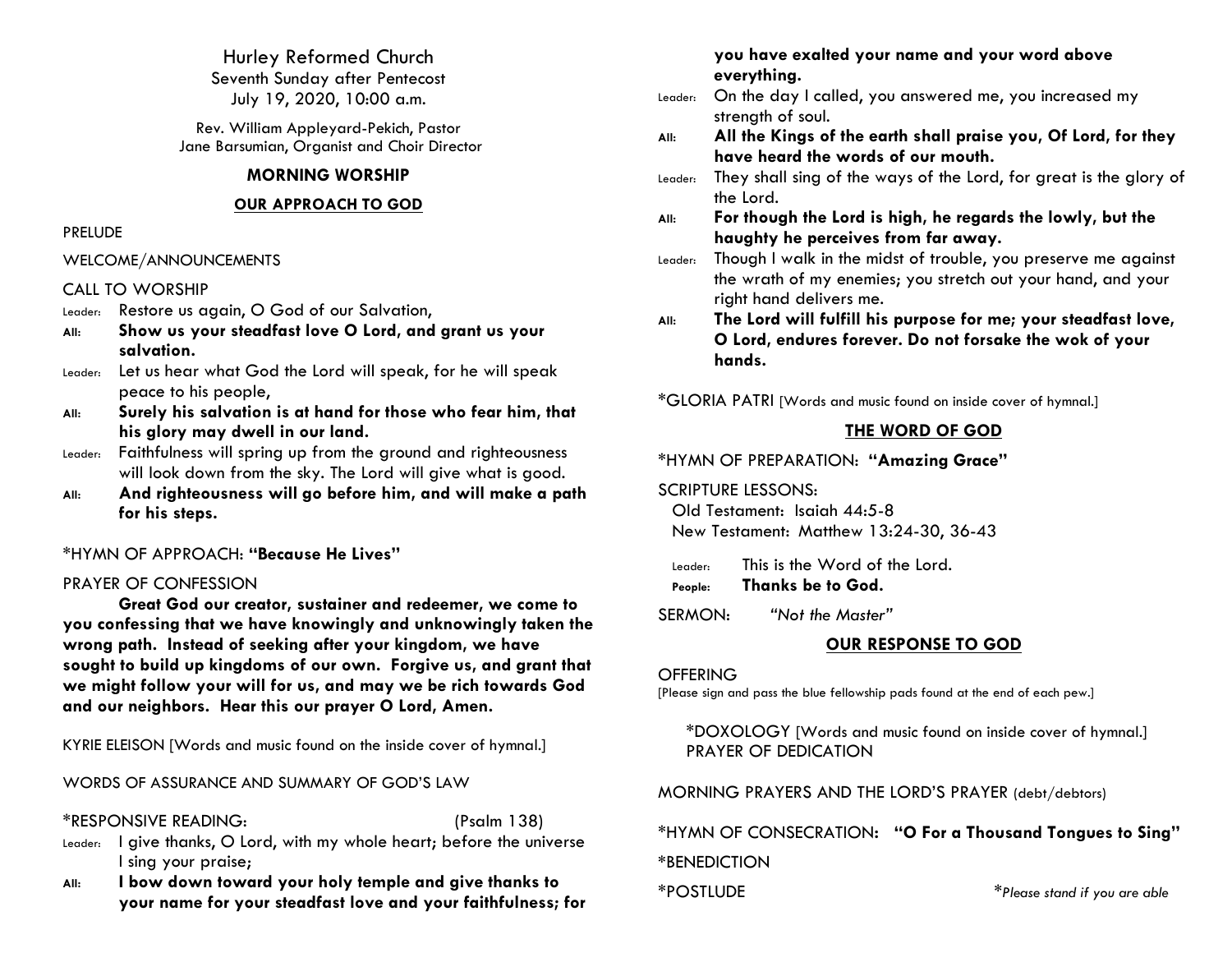#### **Reach out to those who need your support in their day to day needs:**

Linda Cook is home; Gene Groelle is in rehab at Woodland Ponds; Jim and Sheila Craven are home; Alice Presti is at Thompson House; Bev Roosa is at the Terraces at Brookmeade; MaryLou Vogt is in Hudson Valley Senior Residence; Shirley Ruth is in Mountain Valley Manor; Fred Horvers at TenBroeck; Lori Pinkham in Wingate at Ulster; Anthony DiPietro (son of MaryAnn DiPietro), Marie Dressel; Philip Greer.

**Bulletin Announcements on line:** Check out the announcements from this week's bulletin on the church's website! Go to the church's website. HurleyReformedChurch.org. Click on calendars under website navigation (on left side of page). They are listed in reverse date order (most recent first). **Audio recordings** of the weekly sermon are available on our website,

HurleyReformedChurch.org and on CDs which are on the table in the narthex

**Hurley Reformed Church** 11 Main Street, PO Box 328, Hurley NY 12443

### 845-331-4121 www.HurleyReformedChurch.org

#### **Staff**

pastor@HurleyReformedChurch.org admin@HurleyReformedChurch.org

Rev. William Appleyard-Pekich Dorothy Draper, Church Secretary

Organist/Choir Director – Jane Barsumian, M.Ed. Treasurer – Arlene Cotich

#### **Consistory 2020**

**Elders Deacons** Douglas Constant, *Senior Elder*, *Classis Delegate* Linda Clarke-Dido, *Worship* Glenn Decker, *Finance* Christopher Decker, *Information Technology* Sandra Emrich, *Program & Activities* Roberta Falatyn, *Women's Ministries* Sandra Gregory, *Columbarium Liaison* **Russell Glass** Russell Glass Kathleen Jansen, *Missions* David Kent, *Youth Ministries*

James Pirro, *Property & Maintenance* Lisa Longto, *Clerk*

Rev. Charles E. Stickley, *Pastor Emeritus*

**Stickley Gardens Columbarium . . .** A sacred place of beauty and contemplation. (*Located on the south lawn of the church.)* 

The lone candle on the chancel is our Peace Candle. It represents this church's support for the men and women in military service, and our prayer that one day we will live in a world where their sacrifice is no longer needed.



Hurley Reformed Church Hurley, New York

The Rev. William Appleyard-Pekich Minister of Word and Sacrament

## *Welcome*

*May the doors of this church be wide enough to receive all who need human love and fellowship, and a Father's care; and narrow enough to shut out all envy and hate.*

*Enter to Worship Depart to Ser*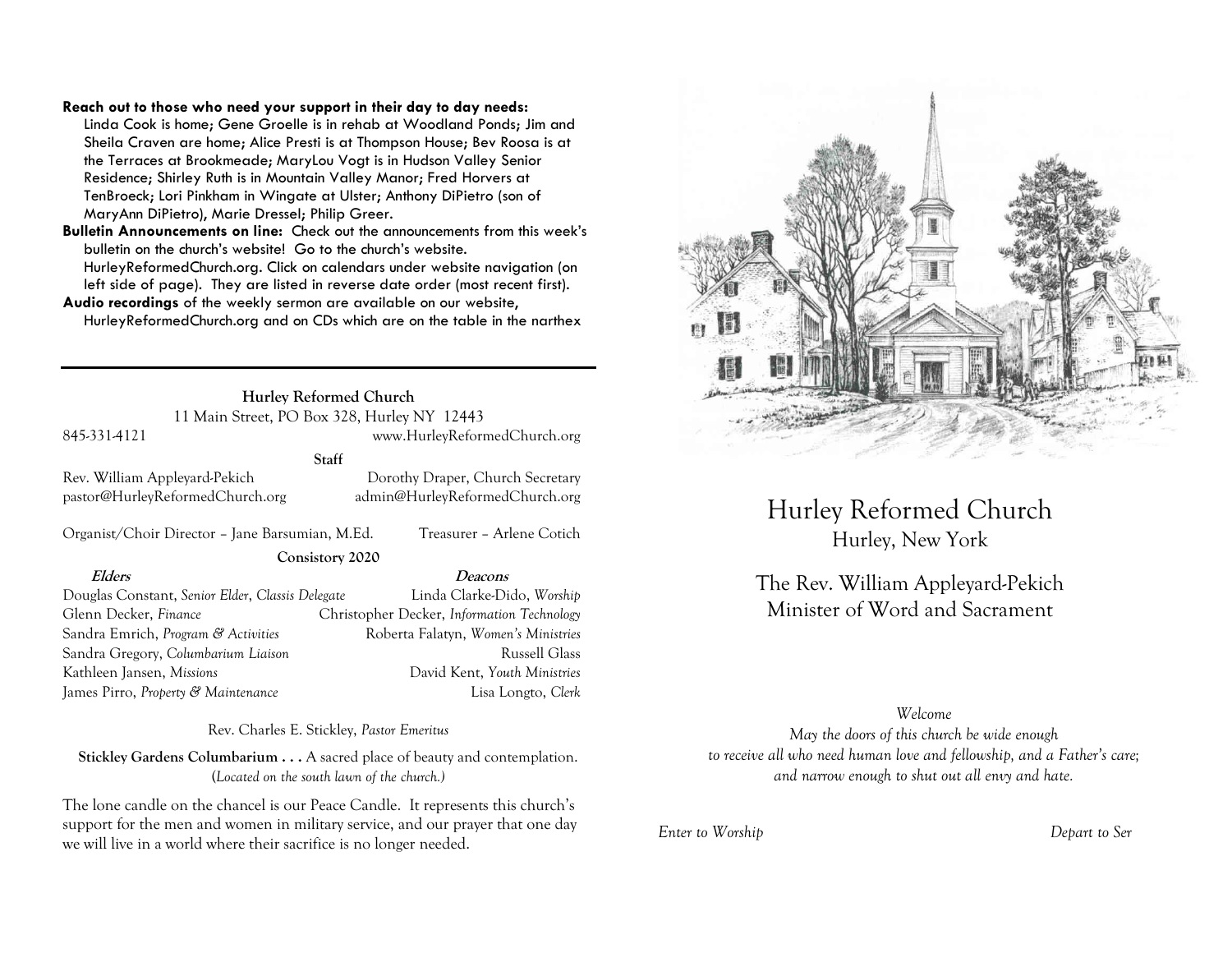# **Because He Lives**

- 1. God sent His son they called Him Jesus; He came to love, heal and forgive. He lived and died to buy my pardon; An empty grave is there to prove my Savior lives.
- Refrain: Because He lives, I can face tomorrow; Because He lives, all fear is gone. Because I know He holds the future And life is worth the living – just because He lives.
- 2. How sweet to hold a newborn baby And feel the pride and joy He gives; But greater still the calm assurance: This child can face uncertain days because He lives.
- 3. And then one day I'll cross the river; I'll fight life's final war with pain. And then, as death gives way to victory, I'll see the lights of glory – and I'll know He reigns.

# **Amazing Grace**

- 1. Amazing grace! How sweet the sound That saved a wretch like me! I once was lost, but now am found; Was blind, but now I see.
- 2. 'Twas grace that taught my heart to fear, And grace my fears relieved; How precious did that grace appear The hour I first believed.
- 3. The Lord has promised good to me, His Word my hope secures; He will my Shield and Portion be, As long as life endures.
- 4. Through many dangers, toils, and snares, I have already come; 'Tis grace hath brought me safe thus far, And grace will lead me home.
- 5. When we've been there ten thousand years, Bright shining as the sun, We've no less days to sing God's praise Than when we'd first begun.